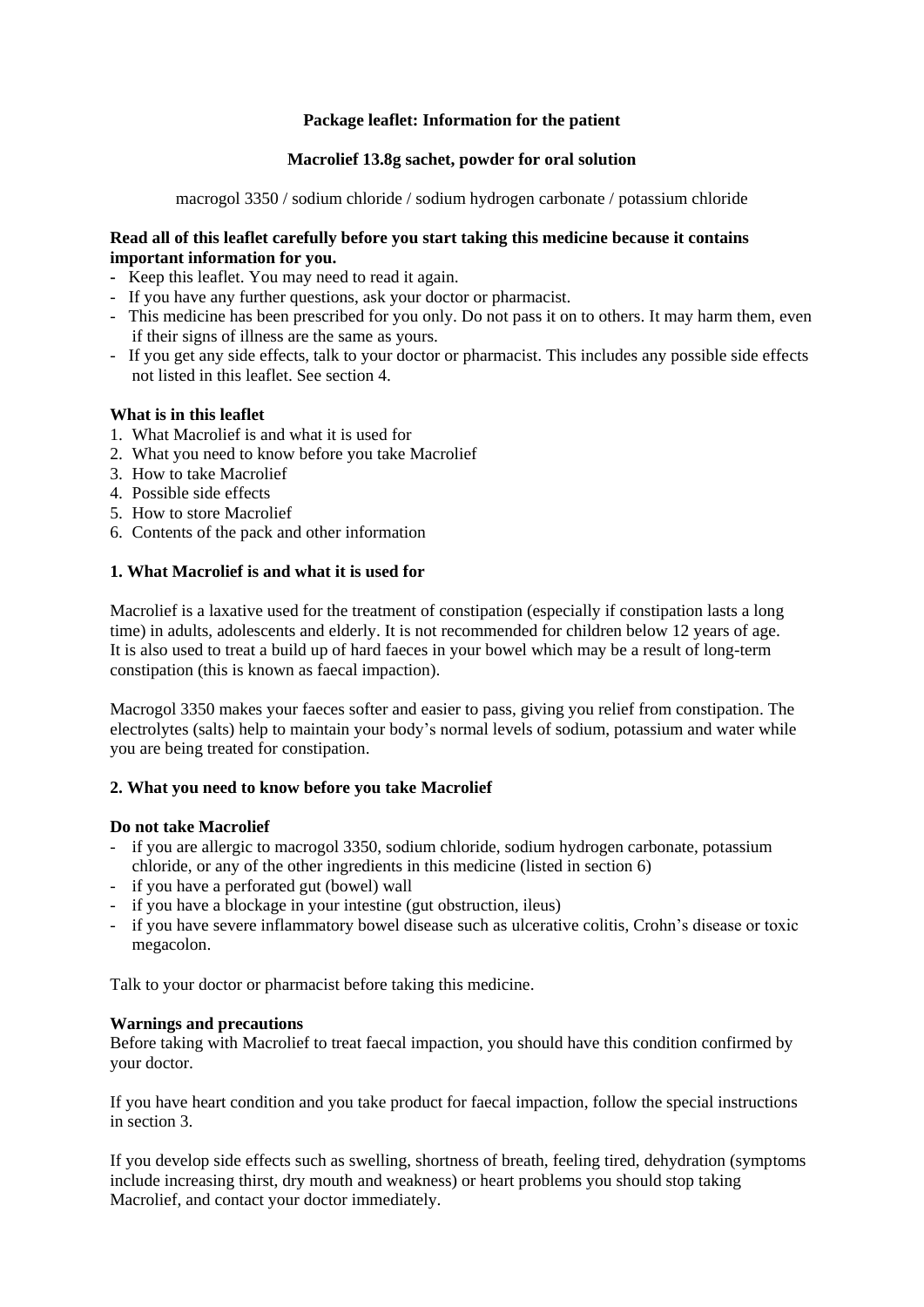If you experience sudden abdominal pain or rectal bleeding when taking Macrolief for bowel preparation, contact your doctor or seek medical advice immediately.

#### **Children**

Do not give this medicine to children below 12 years of age.

#### **Other medicines and Macrolief**

Tell your doctor or pharmacist if you are taking, have recently taken or might take any other medicines.

Some medicines, e.g. anti-epileptics, may not work as effectively during use with Macrolief. Therefore, other medicines should not be taken orally for one hour before and for one hour after taking this medicine.

If you need to thicken fluids in order to swallow them safely, Macrolief may counteract the effect of the thickener.

#### **Pregnancy and breast-feeding**

Macrolief can be taken during pregnancy and whilst breast-feeding. If you are pregnant or breastfeeding, ask your doctor or pharmacist for advice before taking this medicine.

#### **Driving and using machines**

This medicine does not affect your ability to drive or use machines.

#### **Macrolief contains sodium, sorbitol and potassium**

This medicine contains 188 mg sodium (main component of cooking/table salt) in each sachet. This is equivalent to 9.4% of the recommended maximum daily dietary intake of sodium for an adult. The maximum recommended daily dose of this medicine when used for constipation contains 564 mg sodium (found in table salt). This is equivalent to 28.2% of the recommended maximum daily dietary intake for sodium.

Talk to your doctor or pharmacist if you need three or more sachets daily for a prolonged period, especially if you have been advised to follow a low salt (sodium) diet.

The maximum recommended daily dose of this medicine when used for faecal impaction contains 1504 mg sodium (found in table salt). This is equivalent to 75.2% of the adult recommended maximum daily dietary intake for sodium.

Talk to your doctor or pharmacist if you need three or more sachets daily for a prolonged period, especially if you have been advised to follow a low salt (sodium) diet.

This medicine contains 0.6 mmol (or 24.4 mg) potassium per sachet. To be taken into consideration by patients with reduced kidney function or patients on a controlled potassium diet.

The lemon lime flavour in this medicine contains 0.8 mg sorbitol (E420) in each sachet.

#### **3. How to take Macrolief**

Always take this medicine exactly as your doctor or pharmacist has told you. Check with your doctor or pharmacist if you are not sure.

#### **Constipation**

A dose of Macrolief is 1 sachet dissolved in 125 ml (¼ pint) of water. Take this 1-3 times a day according to the severity of your constipation.

Treatment with this medicine usually lasts for about 2 weeks. If you need to take this medicine for longer, please see your doctor. If your constipation is caused by an illness such as Parkinson's disease or multiple sclerosis (MS), or if you take medicines that cause constipation your doctor may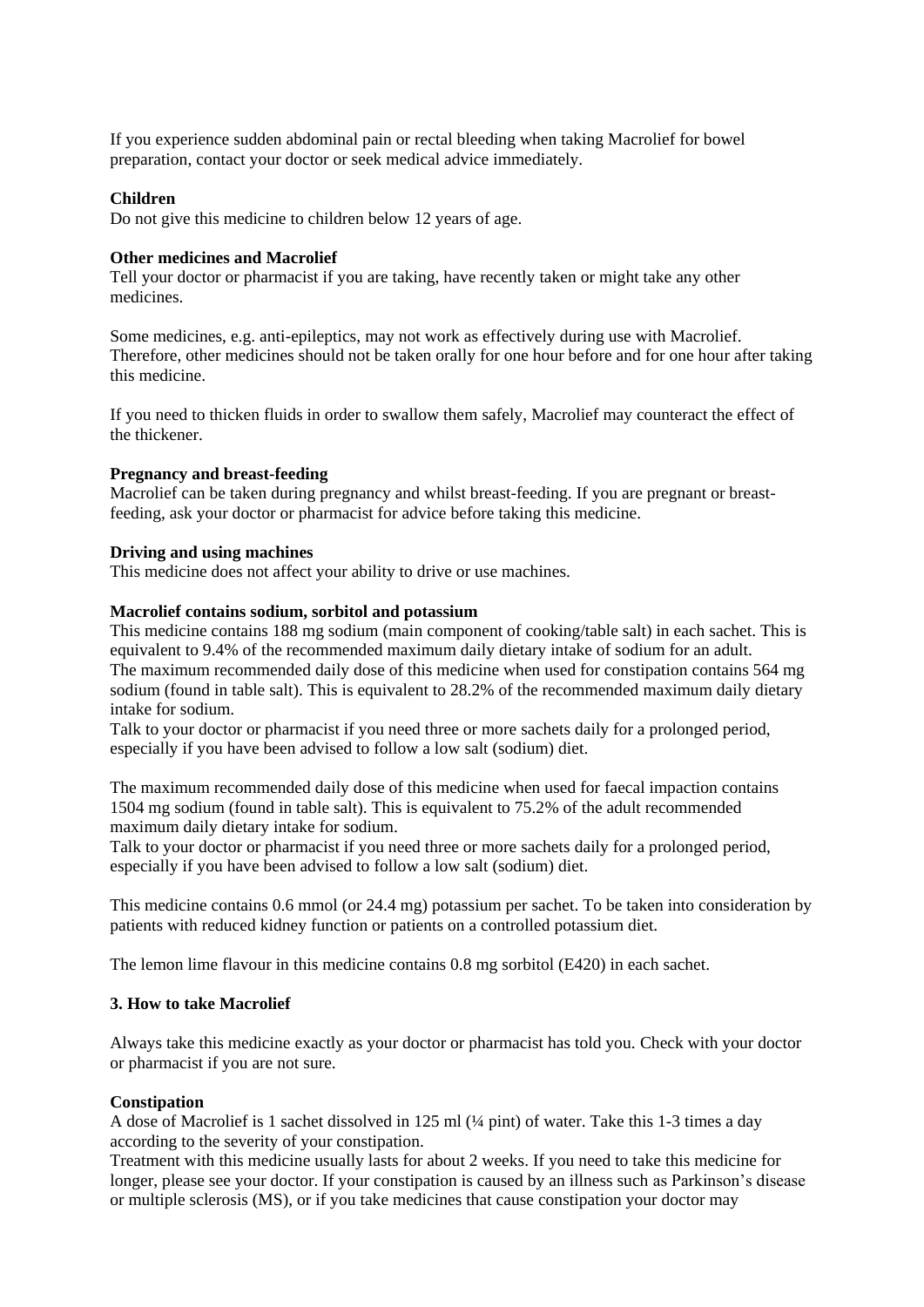recommend that you take this medicine for longer than 2 weeks. If you need to take this medicine for longer, please see your doctor. Usually for long term treatment the dose can be lowered to either 1 or 2 sachets a day.

## **Faecal impaction**

Before you take this medicine for faecal impaction, it should be confirmed that you have this condition. A dose of 8 sachets a day of Macrolief is needed for the treatment of faecal impaction. Each sachet is dissolved in 125ml ( $\frac{1}{4}$  pint) of water. The 8 sachets should be taken within 6 hours for up to 3 days if required. If you have a heart condition, do not take more than 2 sachets in any one hour.

# How to mix

Open the sachet and pour the contents into a glass. Add about 125 ml or a quarter pint of water to the glass. Stir well until all the powder has dissolved and the solution is clear or slightly hazy, then drink it.

If you are being treated for faecal impaction, you can dissolve the contents of all eight sachets together in a large container (in one litre of water). This medicine should be taken orally.

# **Children**

Do not give this medicine to children below 12 years of age.

# **If you take more Macrolief than you should**

This can cause severe pain and bloated stomach, vomiting (sickness) or diarrhoea. Excessive diarrhoea can lead to dehydration. If this occurs, stop taking this medicine and drink plenty of fluids. If you are worried contact your doctor or pharmacist.

# **If you forget to take Macrolief**

Take the dose as soon as you remember to take it.

## **4. Possible side effects**

Like all medicines this medicine can cause side effects, although not everybody gets them.

# **If you experience any of the following side effects, stop taking Macrolief, and see your doctor immediately:**

- If you get signs of an allergy, such as a rash, itching, reddening of the skin, shortness of breath, difficulty in breathing, or swelling of the face, lips, tongue or throat.
- If you get signs of a change in your body's fluid or electrolyte levels (salts levels), such as swelling (mainly in the ankles), feeling weak, dehydration, increasingly tired or increased thirst with headache. These symptoms may be a sign that the potassium levels in your blood are higher or lower than normal.

Other side effects include:

- swollen hands, feet or ankles
- headaches
- indigestion, stomachache or rumbles
- feel bloated, suffer from wind, feel sick or vomit
- soreness of the anus (bottom)
- diarrhoea (when starting to take this medicine)
- change in your body's fluid or electrolyte levels (low levels of sodium).

These side effects generally get better if you reduce the amount of Macrolief you take.

The frequencies of these side effects are not known (cannot be estimated from the available data).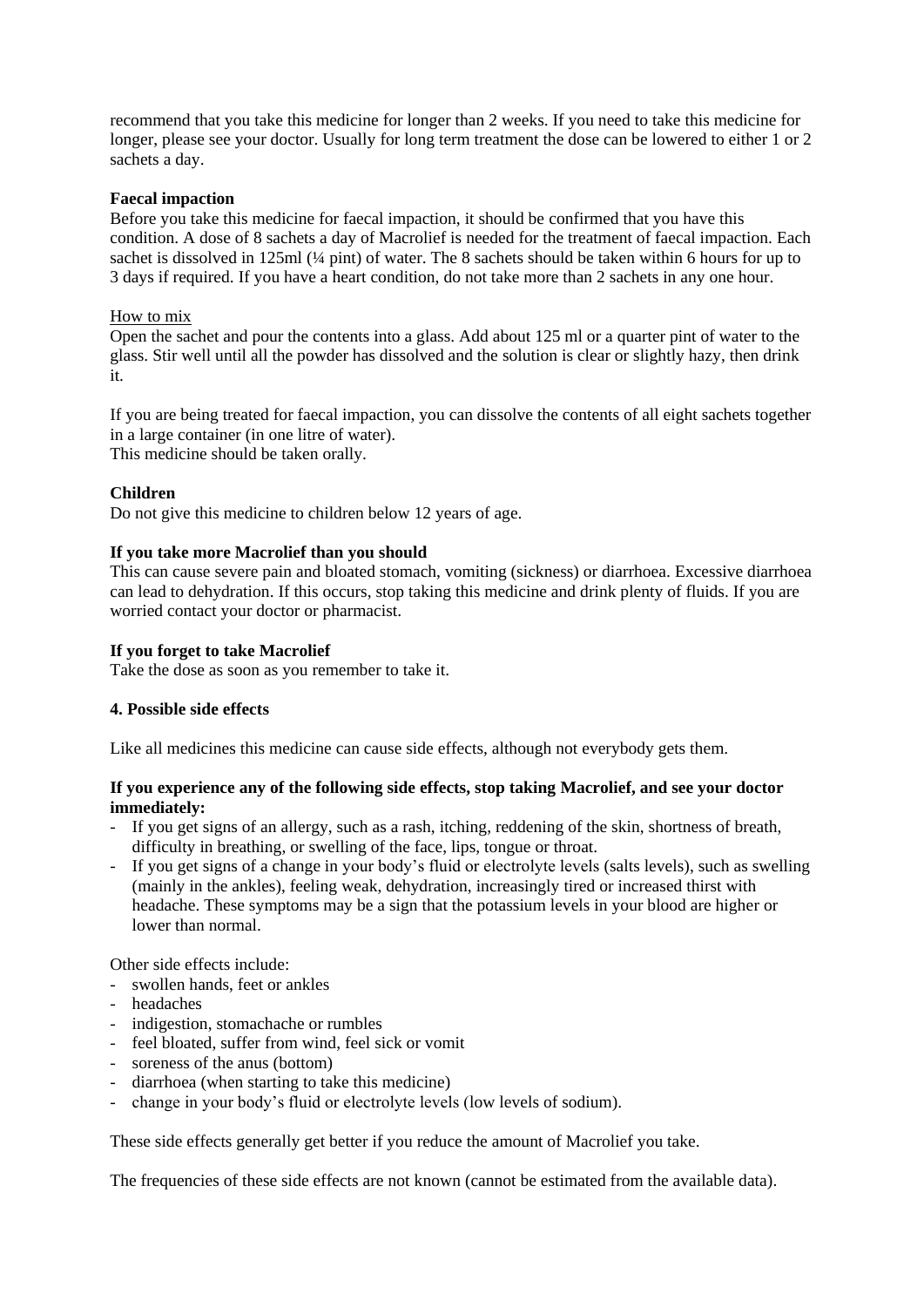## **Reporting of side effects**

If you get any side effects, talk to your doctor or pharmacist. This includes any possible side effects not listed in this leaflet. You can also report side effects directly via the national reporting system: HPRA Pharmacovigilance; website: www.hpra.ie. For Malta, you can also report side effects via the ADR Reporting Website: www.medicinesauthority.gov.mt/adrportal.

By reporting side effects you can help provide more information on the safety of this medicine.

# **5. How to store Macrolief**

Keep this medicine out of the sight and reach of children.

Do not use this medicine after the expiry date which is stated on the carton and sachet after "EXP". The expiry date refers to the last day of that month.

Do not store above 25°C.

Reconstituted Macrolief solution can be covered and stored in the refrigerator ( $2^{\circ}C$  to  $8^{\circ}C$ ), and should be used within twenty-four hours. After twenty-four hours, any unused solution should be discarded.

Do not use this medicine if you notice that any of the sachets are damaged.

Do not throw away any medicines via wastewater or household waste. Ask your pharmacist how to throw away medicines you no longer use. These measures will help protect the environment.

## **6. Contents of the pack and other information What Macrolief contains**

The active substances are:

| Each sachet contains:     |            |
|---------------------------|------------|
| macrogol 3350             | $13.125$ g |
| sodium chloride           | $0.3507$ g |
| sodium hydrogen carbonate | $0.1785$ g |
| potassium chloride        | $0.0466$ g |

The other ingredients are colloidal anhydrous silica, saccharin sodium, orange flavour (orange flavour contains: flavouring substances and flavouring preparations, maltodextrin, acacia gum (E414), alphatocopherol (E307)) and lemon lime flavour (lemon lime flavour contains: natural lemon oil, natural powder flavour lemon, powder flavour lime, maltodextrin, mannitol (E421), gluconolactone (E575), sorbitol (E420), acacia gum (E414), colloidal anhydrous silica (E551)).

## **What Macrolief looks like and contents of the pack**

Macrolief is a white crystalline powder.

The sachet is composed of PAP/ALU/PE.

Each sachet contains 13.8 g of powder and is packed in cartons containing 2, 6, 8, 10, 20, 30, 50, 60 (2x30) and 100 (2x50) sachets.

Not all pack sizes may be marketed.